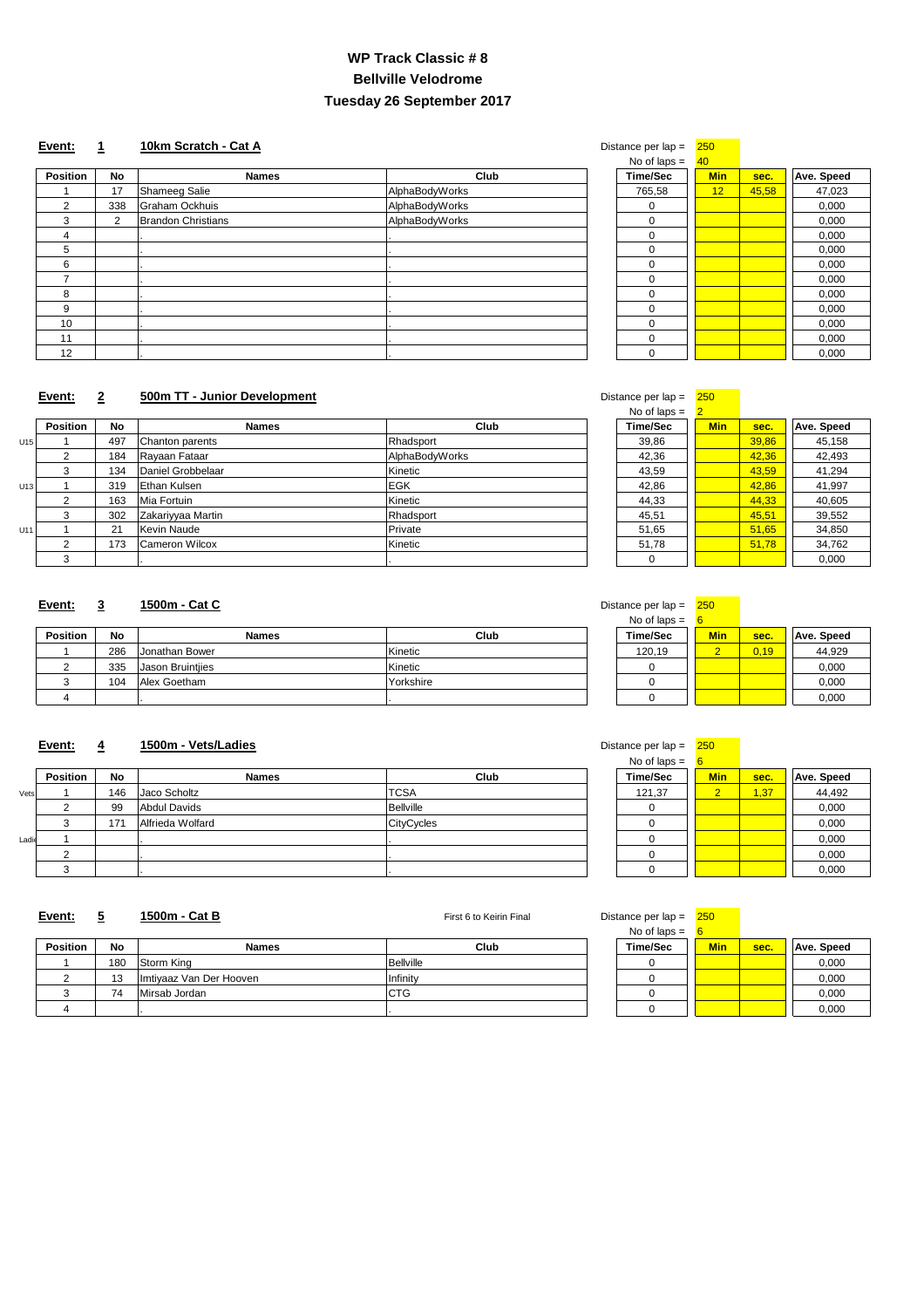# 2 211 Jean Smth Bellville 0 0,000 3 162 Matthew Fortuin Kinetic 0 0,000 4 | Wayde Theunissen | Rhadsport

#### **Event:** 6 <mark>1500m - Cat A</mark> **1600m - Cat A 1500m - Cat A Proba Example 250 Example 250 Example 250 Example 250 Example 250 Example 250 Example 250 Example 250 Exam**

|          |           |                     |             | No of laps $=$  |            |      |                   |
|----------|-----------|---------------------|-------------|-----------------|------------|------|-------------------|
| Position | <b>No</b> | <b>Names</b>        | <b>Club</b> | <b>Time/Sec</b> | <b>Min</b> | sec. | <b>Ave. Speed</b> |
|          | 204       | <b>Kurt Arendse</b> | Kinetic     |                 |            |      | 0,000             |
|          | 211       | Jean Smth           | Bellville   |                 |            |      | 0,000             |
|          | 162       | Matthew Fortuin     | Kinetic     |                 |            |      | 0,000             |
|          |           | Wayde Theunissen    | Rhadsport   |                 |            |      | 0,000             |

# **Event: 7 1500m - Junior Development** Distance per lap = 250

| Time/Sec                                  |  |
|-------------------------------------------|--|
| No of laps $=$                            |  |
| $\sim$ $\sim$ $\sim$ $\sim$ $\sim$ $\sim$ |  |

| . <b>.</b> .    |                |       |            |
|-----------------|----------------|-------|------------|
| <b>Time/Sec</b> | <b>Min</b>     | sec.  | Ave. Speed |
| 134,22          | $\overline{2}$ | 14,22 | 40,232     |
|                 |                |       | 0,000      |
| 0               |                |       | 0,000      |
| ი               |                |       | 0,000      |
| N               |                |       | 0,000      |
| ∩               |                |       | 0,000      |
| ი               |                |       | 0,000      |
|                 |                |       | 0,000      |
|                 |                |       | 0,000      |

## **Event: 8** 3km Scratch - Cat C

|     |                 |           |                       |                | $110 \times 1100 =$ |                |       |                   |
|-----|-----------------|-----------|-----------------------|----------------|---------------------|----------------|-------|-------------------|
|     | <b>Position</b> | <b>No</b> | <b>Names</b>          | Club           | <b>Time/Sec</b>     | <b>Min</b>     | sec.  | <b>Ave. Speed</b> |
| U15 |                 | 497       | Chanton parents       | Rhadsport      | 134,22              | 2 <sup>1</sup> | 14,22 | 40,232            |
|     | ∠               | 134       | Daniel Grobbelaar     | Kinetic        |                     |                |       | 0,000             |
|     |                 | 184       | Rayaan Fataar         | AlphaBodyWorks |                     |                |       | 0,000             |
| U13 |                 | 163       | Mia Fortuin           | Kinetic        |                     |                |       | 0,000             |
|     |                 | 302       | Zakariyyaa Martin     | Rhadsport      |                     |                |       | 0,000             |
|     |                 | 312       | Jessie Munton         | Kinetic        |                     |                |       | 0,000             |
| U11 |                 | 173       | <b>Cameron Wilcox</b> | Kinetic        |                     |                |       | 0,000             |
|     |                 | 21        | Kevin Naude           | Private        |                     |                |       | 0,000             |
|     |                 |           |                       |                |                     |                |       | 0,000             |

| No of laps $=$  | 12         |      |                   |
|-----------------|------------|------|-------------------|
| <b>Time/Sec</b> | <b>Min</b> | sec. | <b>Ave. Speed</b> |
|                 |            |      | 0,000             |
|                 |            |      | 0,000             |
|                 |            |      | 0,000             |
|                 |            |      | 0,000             |

#### **Event: 9** 5km Points - Vets/Ladies Sprint every 4th Lap Distance per lap = 250

| Sprint every 4th Lap |  |
|----------------------|--|

|                 |           |               |           | $1.19 - 1.19 - 1.00$ | <u>.</u>   |      |                   |
|-----------------|-----------|---------------|-----------|----------------------|------------|------|-------------------|
| <b>Position</b> | <b>No</b> | Names         | Club      | <b>Time/Sec</b>      | <b>Min</b> | sec. | <b>Ave. Speed</b> |
|                 | 228       | Stefan Marais | Kinetic   |                      |            |      | 0,000             |
|                 | 14        | Elchan Nelson | Rhadsport |                      |            |      | 0,000             |
|                 | 104       | Alex Goetham  | Yorkshire |                      |            |      | 0,000             |
|                 |           |               |           |                      |            |      | 0,000             |

| Distance per lap = | <b>250</b> |
|--------------------|------------|

|       |                 |           |                     |                   | No of laps $=$  | $ 20\rangle$ |      |                   |
|-------|-----------------|-----------|---------------------|-------------------|-----------------|--------------|------|-------------------|
|       | <b>Position</b> | <b>No</b> | <b>Names</b>        | <b>Club</b>       | <b>Time/Sec</b> | <b>Min</b>   | sec. | <b>Ave. Speed</b> |
| Vets  |                 | 17'       | Alfrieda Wolfard    | <b>CityCycles</b> |                 |              |      | 0,000             |
|       |                 | 146       | Jaco Scholtz        | <b>TCSA</b>       |                 |              |      | 0,000             |
|       |                 | 99        | <b>Abdul Davids</b> | <b>Bellville</b>  |                 |              |      | 0,000             |
| Ladie |                 |           | Andrew Arendse      | Bellville         |                 |              |      | 0,000             |
|       |                 |           |                     |                   |                 |              |      | 0,000             |
|       |                 |           |                     |                   |                 |              |      | 0,000             |

## **Event:** 10 5km Points - Cat B Sprint every 4th Lap Distance per lap =  $\frac{250}{250}$

|                 |           |                         |                  | No of laps $=$  | 20         |      |                   |
|-----------------|-----------|-------------------------|------------------|-----------------|------------|------|-------------------|
| <b>Position</b> | <b>No</b> | <b>Names</b>            | Club             | <b>Time/Sec</b> | <b>Min</b> | sec. | <b>Ave. Speed</b> |
|                 | 74        | Mirsab Jordan           | <b>CTG</b>       |                 |            |      | 0,000             |
|                 | 180       | Storm King              | <b>Bellville</b> |                 |            |      | 0,000             |
|                 | 13        | Imtiyaaz Van Der Hooven | Infinity         |                 |            |      | 0,000             |
|                 |           |                         |                  |                 |            |      | 0,000             |

## **Event:** 11 **Elimination - Cat A Distance per lap = 250**

| No of laps $=$  |            |      |                   |
|-----------------|------------|------|-------------------|
| <b>Time/Sec</b> | <b>Min</b> | sec. | <b>Ave. Speed</b> |
|                 |            |      | 0,000             |
|                 |            |      | 0,000             |
|                 |            |      | 0,000             |
|                 |            |      | 0,000             |

#### **Event:** 12 3km Scratch - Junior Development **Distance per lapse 1250** Distance per lap = 250

| <b>Position</b> | <b>No</b> | <b>Names</b>         | <b>Club</b>    |  | <b>Time/Sec</b> | <b>Min</b> | sec. | <b>Ave. Speed</b> |
|-----------------|-----------|----------------------|----------------|--|-----------------|------------|------|-------------------|
|                 |           | Shameeg Salie        | AlphaBodyWorks |  |                 |            |      | 0,000             |
|                 | 338       | Graham Ockhuis       | AlphaBodyWorks |  |                 |            |      | 0,000             |
|                 |           | Wayde Theunissen     | Rhadsport      |  |                 |            |      | 0,000             |
|                 | 102       | <b>Evan Carstens</b> | Giant          |  |                 |            |      | 0,000             |

| No of laps $=$  | 12         |      |                   |
|-----------------|------------|------|-------------------|
| <b>Time/Sec</b> | <b>Min</b> | sec. | <b>Ave. Speed</b> |
|                 |            |      | 0,000             |
| N               |            |      | 0,000             |
| Ω               |            |      | 0,000             |
| Ⴖ               |            |      | 0,000             |
| Ⴖ               |            |      | 0,000             |
| Π               |            |      | 0,000             |
| Ⴖ               |            |      | 0,000             |
| Π               |            |      | 0,000             |
|                 |            |      | 0,000             |

|     |                 |           |                       |                | $1100$ $1000$   |            |      |                   |
|-----|-----------------|-----------|-----------------------|----------------|-----------------|------------|------|-------------------|
|     | <b>Position</b> | <b>No</b> | <b>Names</b>          | Club           | <b>Time/Sec</b> | <b>Min</b> | sec. | <b>Ave. Speed</b> |
| U15 |                 | 497       | Chanton parents       | Rhadsport      |                 |            |      | 0,000             |
|     |                 | 134       | Daniel Grobbelaar     | Kinetic        |                 |            |      | 0,000             |
|     |                 | 184       | Rayaan Fataar         | AlphaBodyWorks |                 |            |      | 0,000             |
| U13 |                 | 319       | <b>Ethan Kulsen</b>   | <b>EGK</b>     |                 |            |      | 0,000             |
|     |                 | 163       | Mia Fortuin           | Kinetic        |                 |            |      | 0,000             |
|     |                 | 302       | Zakariyyaa Martin     | Rhadsport      |                 |            |      | 0,000             |
| U11 |                 | 173       | <b>Cameron Wilcox</b> | Kinetic        |                 |            |      | 0,000             |
|     |                 |           |                       |                |                 |            |      | 0,000             |
|     |                 |           |                       |                |                 |            |      | 0,000             |